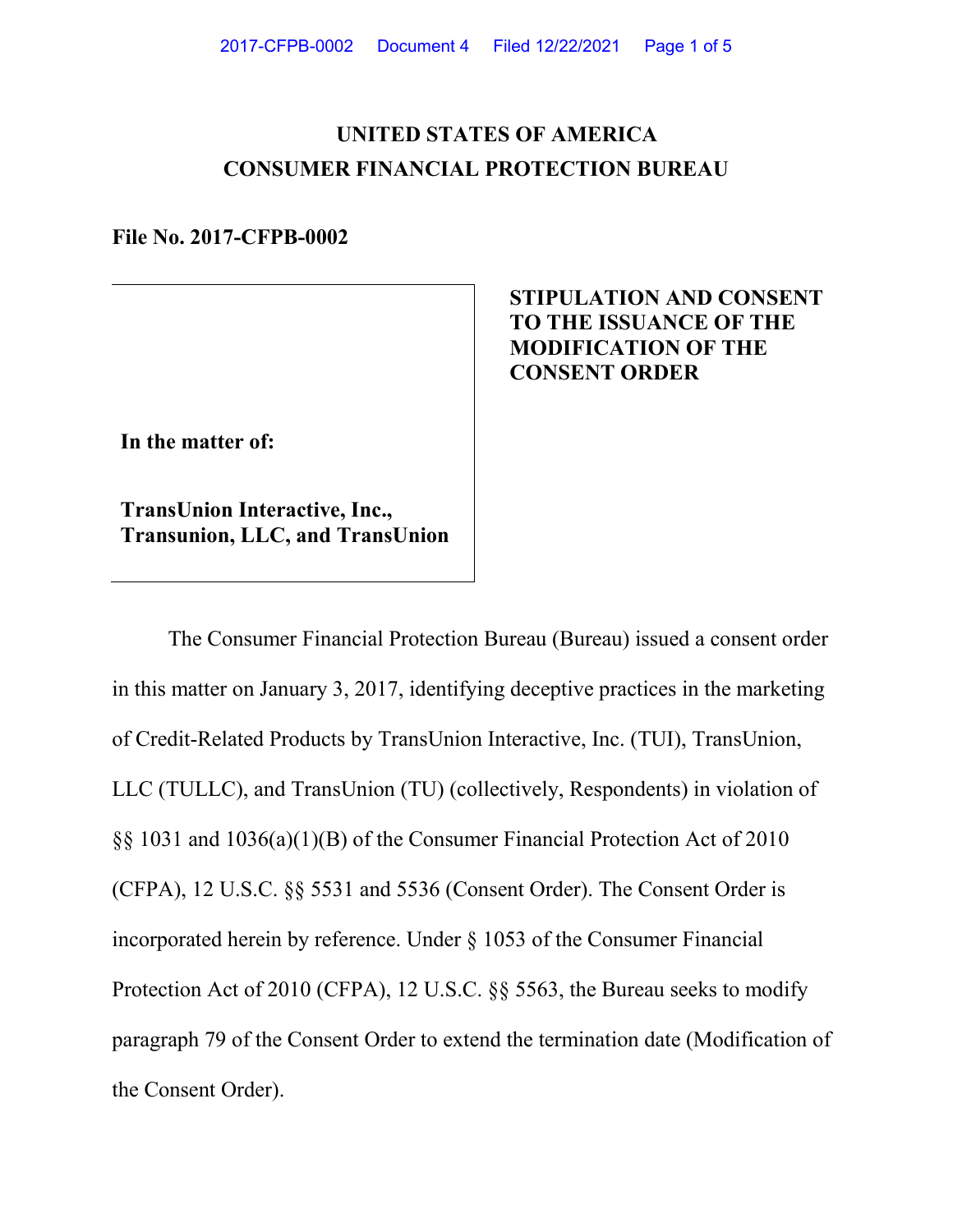Respondents, through their authorized representatives, consent to the issuance of the Modification of the Consent Order substantially in the form of the one to which this Stipulation and Consent to the Issuance of the Modification of the Consent Order is attached (Modification of the Consent Order), and which is incorporated by reference.

In consideration of the above premises, Respondents agree to the following:

#### **Jurisdiction**

1. The Bureau has jurisdiction over this matter under §§ 1053 and 1055 of the Consumer Financial Protection Act of 2010 (CFPA), 12 U.S.C. §§ 5563, 5565.

### **Consent**

- 2. Respondents agree to the issuance of the Modification of the Consent Order. Respondents admit the facts necessary to establish the Bureau's jurisdiction over Respondents and the subject matter of this action.
- 3. Respondents agree that the Modification of the Consent Order will be deemed an "order issued with the consent of the person concerned" under 12 U.S.C. § 5563(b)(4) and agrees that the Modification of the Consent Order will become a final order, effective upon its entry on the administrative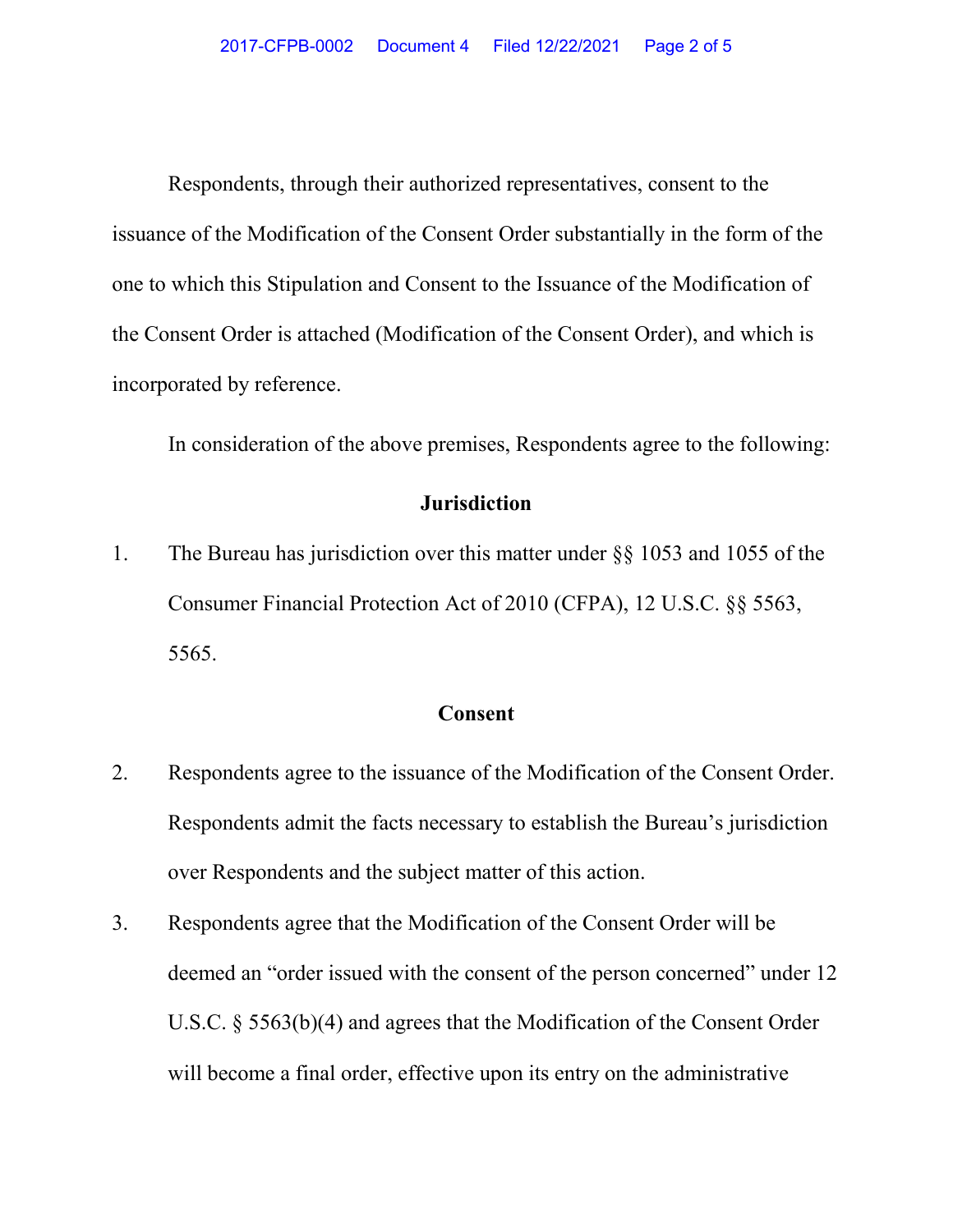docket, and will be fully enforceable by the Bureau under 12 U.S.C. §§ 5563(d)(1) and 5565.

- 4. Respondents voluntarily enter into this Stipulation and Consent to the Issuance of the Modification of the Consent Order (Stipulation).
- 5. The terms and provisions of this Stipulation and the Modification of the Consent Order will be binding upon, and inure to the benefit of, the parties hereto and their successors in interest.
- 6. Respondents agree that the Bureau may present the Modification of the Consent Order to the Bureau Director for signature and entry without further notice.

#### **Waivers**

- 7. Respondents, by consenting to this Stipulation, waive:
	- a. Any right to service of the Modification of the Consent Order, and agree that entry of the Modification of the Consent Order on the administrative docket will constitute notice to Respondents of its terms and conditions;
	- b. Any objection to the jurisdiction of the Bureau, including, without limitation, under section 1053 of the CFPA, 12 U.S.C. § 5563;
	- c. The rights to all hearings under the statutory provisions under which the proceeding is to be or has been instituted; the filing of proposed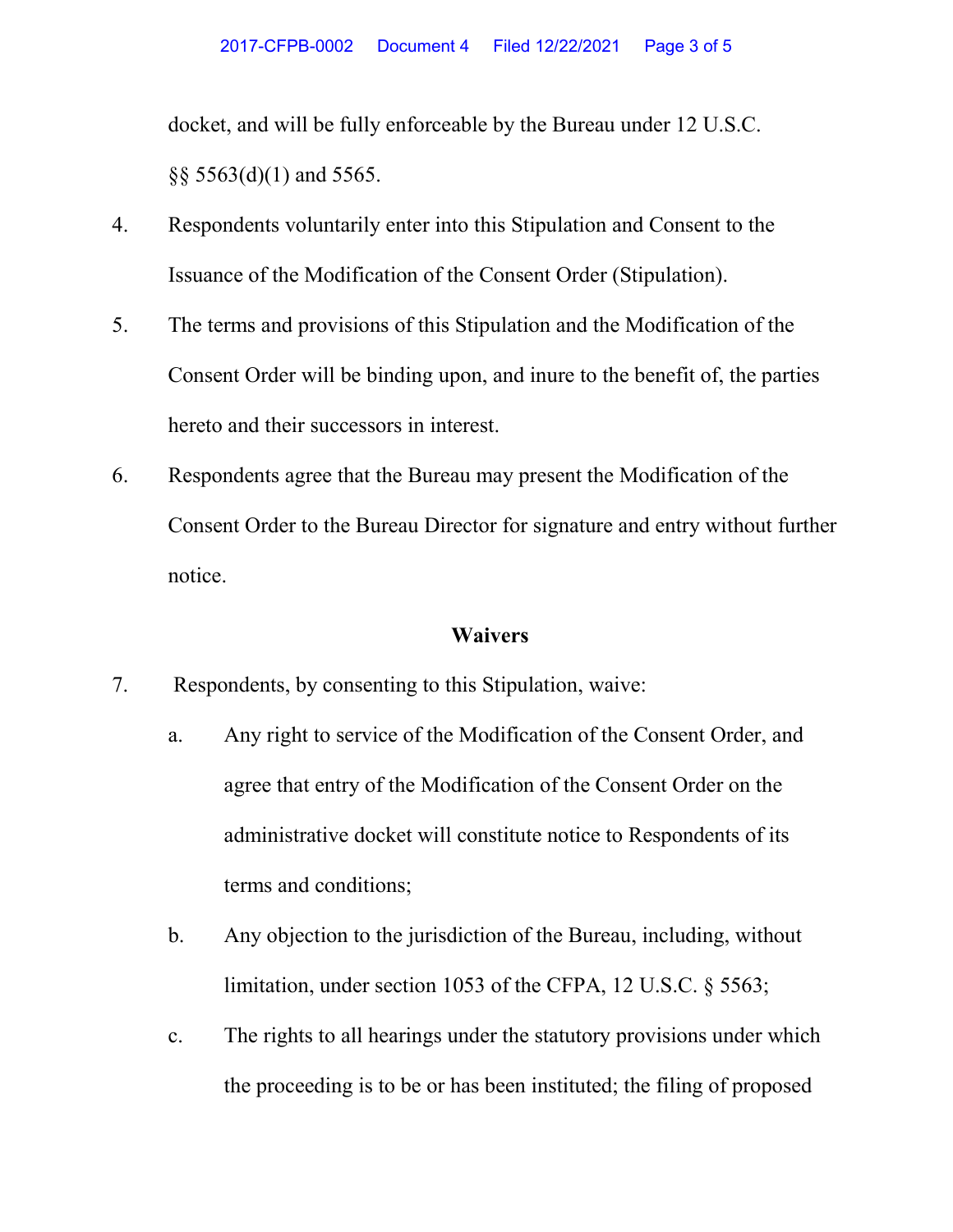findings of fact and conclusions of law; proceedings before, and a recommended decision by, a hearing officer; and any other procedural right available under section 1053 of the CFPA, 12 U.S.C. § 5563, or 12 CFR Part 1081;

- d. The right to seek any administrative or judicial review of the Modification of the Consent Order;
- e. Any claim for fees, costs or expenses against the Bureau, or any of its agents or employees, and any other governmental entity, related in any way to the enforcement matter or the Modification of the Consent Order, whether arising under common law or under the terms of any statute, including, but not limited to the Equal Access to Justice Act and the Small Business Regulatory Enforcement Fairness Act of 1996; for these purposes, Respondents agree that Respondents are not the prevailing party in this action because the parties reached a good faith settlement under the Consent Order;
- f. Any other right to challenge or contest the validity of the Modification of the Consent Order;
- g. Such provisions of the Bureau's rules or other requirements of law as may be construed to prevent any Bureau employee from participating in the preparation of, or advising the Director as to, any order,